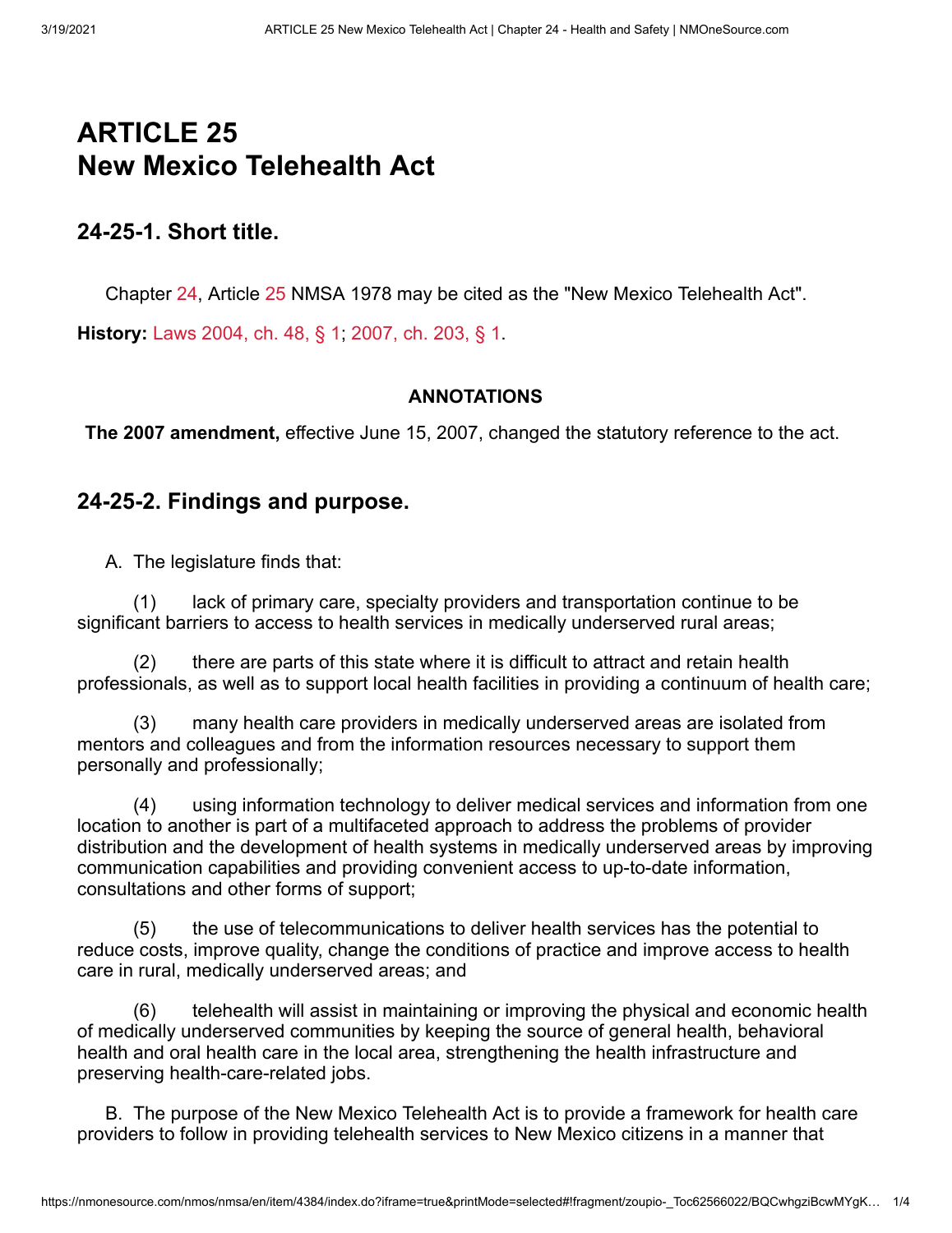provides efficient and effective access to quality health services. Telehealth services include consultations, direct patient care and education for health care professionals, support personnel, students, families, patients and other consumers of health care services.

**History:** [Laws 2004, ch. 48, § 2](https://nmonesource.com/nmos/nmsl/en/item/4444/index.do#!b/c48s2); [2007, ch. 203, § 2.](https://nmonesource.com/nmos/nmsl/en/item/4465/index.do#!b/c203s2)

### **ANNOTATIONS**

**The 2007 amendment,** effective June 15, 2007, provided that telehealth services include consultations, direct patient care and education for health care professionals, support personnel, students, families, patients and other consumers of health care services.

# **24-25-3. Definitions.**

As used in the New Mexico Telehealth Act:

A. "health care provider" means a person licensed to provide health care to patients in New Mexico, including:

- (1) an optometrist;
- (2) a chiropractic physician;
- (3) a dentist;
- (4) a physician;
- (5) a podiatrist;
- (6) an osteopathic physician;
- (7) a physician assistant;
- (8) a certified nurse practitioner;
- (9) a physical therapist;
- (10) an occupational therapist;
- (11) a speech-language pathologist;
- (12) a doctor of oriental medicine;
- (13) a nutritionist;
- (14) a psychologist;
- (15) a certified nurse-midwife;
- (16) a clinical nurse specialist;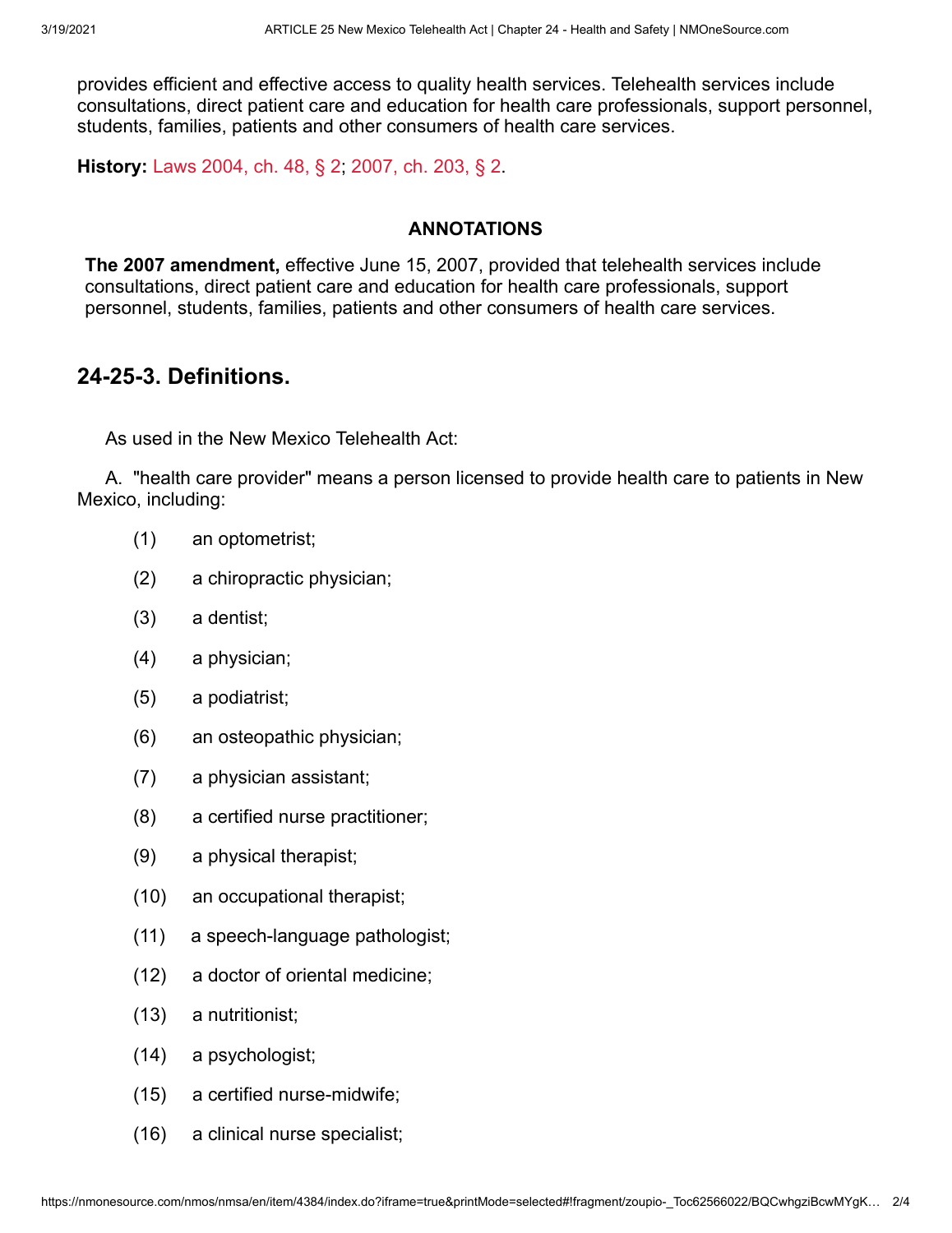- (17) a registered nurse;
- (18) a dental hygienist;
- (19) a pharmacist;
- (20) a licensed independent social worker;
- (21) a licensed counselor;
- (22) a community health representative; or
- (23) a licensed athletic trainer;

B. "originating site" means a place where a patient may receive health care via telehealth. An originating site may include:

- (1) a licensed inpatient center;
- (2) an ambulatory surgical or treatment center;
- (3) a skilled nursing center;
- (4) a residential treatment center;
- (5) a home health agency;
- (6) a diagnostic laboratory or imaging center;
- (7) an assisted living center;
- (8) a school-based health program;
- (9) a mobile clinic;
- (10) a mental health clinic;
- (11) a rehabilitation or other therapeutic health setting;
- (12) the patient's residence;
- (13) a federally qualified health center; or
- (14) a community health center; and

C. "telehealth" means the use of electronic information, imaging and communication technologies, including interactive audio, video, data communications as well as store-andforward technologies, to provide and support health care delivery, diagnosis, consultation, treatment, transfer of medical data and education.

**History:** [Laws 2004, ch. 48, § 3](https://nmonesource.com/nmos/nmsl/en/item/4444/index.do#!b/c48s3); [2007, ch. 203, § 3.](https://nmonesource.com/nmos/nmsl/en/item/4465/index.do#!b/c203s3)

#### **ANNOTATIONS**